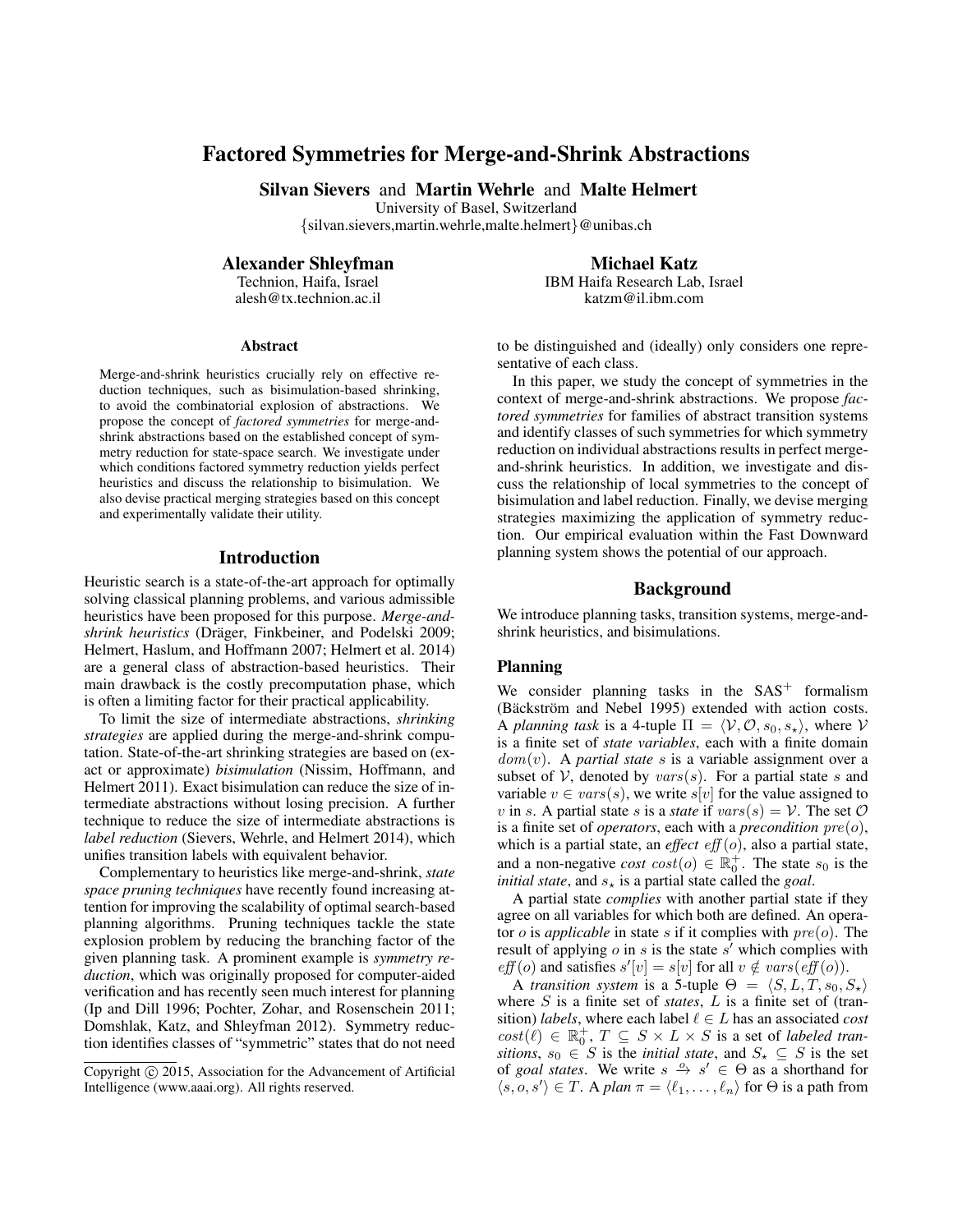the initial state to any goal state, represented by the sequence of labels. Its *cost* is  $\sum_{i=1}^{n} cost(\ell_n)$ . It is *optimal* if its cost is minimal among all plans.

The *state space* of a planning task Π is the transition system  $\Theta^{\Pi} = \langle S, L, T, s_0, S_{\star} \rangle$  where S is the set of states of Π, the labels L are the operators of Π with the given costs,  $s \stackrel{o}{\rightarrow} s' \in \Theta^{\Pi}$  whenever operator *o* is applicable in state *s* and results in state  $s'$ ,  $s_0$  is the initial state of  $\Pi$ , and  $S_{\star}$  contains all states that comply with the goal of Π. This paper deals with the problem of *optimal planning*, i.e., finding an optimal plan for  $\Theta^{\Pi}$  or showing that no plan exists.

A *heuristic* is a function  $h: S \to \mathbb{R}^+_0 \cup \{\infty\}$ . The *perfect heuristic* is the heuristic  $h^*$  where  $h^*(s)$  is the cost of an optimal plan starting in s. A heuristic h is *admissible* if  $h(s) \leq h^*(s)$  for all states  $s \in S$ .

## Merge-and-Shrink Heuristics

An *abstraction* of a transition system  $\Theta = \langle S, L, T, s_0, S_{\star} \rangle$ is a surjective function  $\alpha : S \mapsto S^{\alpha}$ , where  $S^{\alpha}$  is called the set of *abstract states*. The *abstract transition system* induced by  $\alpha$  is the transition system  $\Theta^{\alpha} = \langle S^{\alpha}, L, T^{\alpha}, s_0^{\alpha}, S_{\star}^{\alpha} \rangle$ where  $T^{\alpha} = \{(\alpha(s), l, \alpha(s')) \mid (s, l, s') \in T\}, s_0^{\alpha} = \alpha(s_0)$ and  $S_{\star}^{\alpha} = {\alpha(s) \mid s \in S_{\star}}$ . The *abstraction heuristic*  $h^{\alpha}$ maps each state  $s \in S$  to the cost of an optimal plan in  $\Theta^{\alpha}$ starting in abstract state  $\alpha(s)$ . Abstraction heuristics are always admissible. We will sometimes consider the *induced equivalence relation*  $\sim^{\alpha}$ , defined as  $s \sim^{\alpha} t$  iff  $\alpha(s) = \alpha(t)$ .

Inspired by work in the context of model checking automata networks (Dräger, Finkbeiner, and Podelski 2006), Helmert, Haslum, and Hoffmann (2007) proposed mergeand-shrink heuristics for classical planning. The merge-andshrink framework allows for fine-grained abstraction heuristics where the abstraction is computed incrementally by iterating between *merging* and *shrinking* steps on sets of abstract transition systems with a common label set. Our exposition is very brief, and we refer to the literature for details (Sievers, Wehrle, and Helmert 2014).

For a planning task  $\Pi = \langle V, O, s_0, s_* \rangle$  and a variable  $v \in$  $V$ , the *atomic* abstraction  $\alpha_v$  is the projection to variable v:  $\alpha(s) = s[v]$ . The merge-and-shrink computation starts with the set  $\mathcal{T} = \{ \Theta^{\alpha_v} \mid v \in \mathcal{V} \}$ , i.e., with all atomic transition systems. Starting from  $T$ , the final abstraction is obtained by repeatedly applying the following transformations:

- 1. Merging: Two transition systems  $\Theta^{\alpha_1}, \Theta^{\alpha_2} \in \mathcal{T}$  are replaced by their synchronized product  $\Theta^{\alpha_1} \otimes \Theta^{\alpha_2}$ . This corresponds to replacing abstractions  $\alpha_1$  and  $\alpha_2$  by  $\alpha_1 \otimes$  $\alpha_2$  defined as  $(\alpha_1 \otimes \alpha_2)(s) := (\alpha_1(s), \alpha_2(s)).$
- 2. Shrinking: A transition system  $\Theta^{\alpha} \in \mathcal{T}$  is replaced by an abstracted version of itself. This corresponds to replacing abstraction  $\alpha$  by a coarser abstraction  $\beta \circ \alpha$ .
- 3. (Exact) label reduction: let L be the set of labels of  $\mathcal{T}$ , and let  $\ell_1, \ell_2 \in L$  with  $cost(\ell_1) = cost(\ell_2)$  be  $\Theta$ -combinable for some  $\Theta \in \mathcal{T}$ , i.e., for all transition systems  $\Theta' \in \mathcal{T} \setminus \mathcal{T}$  $\{\Theta\}, \ell_1$  and  $\ell_2$  are *locally equivalent* (i.e.,  $s \xrightarrow{\ell_1} s' \in \Theta$ ) iff  $s \xrightarrow{\ell_2} s' \in \Theta$ ). In all transition systems of  $\mathcal{T}$ , replace  $\ell_1$  and  $\ell_2$  by a fresh label  $\ell$  with the same cost.<sup>1</sup>

A concrete merge-and-shrink heuristic is computed by performing a sequence of such transformations until  $T$  only contains a single transition system, whose corresponding abstraction then defines the resulting heuristic. Merging and exact label reduction preserve information in the sense that, if only they are applied, the resulting heuristic is perfect. This is not generally true for shrinking.

#### **Bisimulation**

*Bisimulation* is a well-known criterion under which an abstract transition system "exhibits the same observable behavior" as the original transition system (Milner 1990).

Nissim, Hoffmann, and Helmert (2011) propose using bisimulation to define shrinking strategies for merge-andshrink heuristics. Let  $\Theta$  be a transition system. An equivalence relation ∼ on the states of Θ is a *bisimulation* for Θ iff s ∼ t implies that *neither* or *both* of s and t are goal states, and for all transitions  $s \stackrel{\ell}{\to} s' \in \Theta$  there exists a transition  $t \stackrel{\ell}{\rightarrow} t'$  where  $s' \sim t'$ . (These rules are perhaps easiest to understand with the intuition that states that are *not* bisimilar are ones that "behave differently" in an important way. If one of the states  $s$  and  $t$  is a goal state and the other one is not, then they certainly behave differently. Similarly, if there is a transition label that takes us from  $s$  and  $t$  to states that behave differently – or that labels an outgoing transition in only one of the two states – then they also behave differently.) An abstraction  $\alpha$  is a bisimulation if the induced equivalence relation  $\sim^{\alpha}$  is. Shrinking with a bisimulation is information-preserving.

### Abstraction-Based Symmetries

Symmetry reduction for state-space search is based on *automorphisms* (symmetries) of the state space. The set of all such automorphisms is closed under function composition and defines the *automorphism group* of the state space. Each subgroup of the automorphism group induces an equivalence relation on the state space, and only one state in each equivalence class needs to be considered during search.

Current approaches find symmetries based on factored planning task representations called *problem description graphs*, or *PDGs* for short (Pochter, Zohar, and Rosenschein 2011). We generalize this concept to *factored symmetries* based on arbitrary sets of abstract transition systems, study the special cases of *local* and *atomic* symmetries and explore their relationship to bisimulation and label reduction.

#### Factored Symmetries

We begin by introducing *factored symmetries*, which are defined on sets of transition systems  $T$  with a common label set. To simplify notation, we assume throughout the paper that states of different transition systems in  $T$  can always be distinguished, i.e., if  $S^i$  and  $S^j$  are state sets of different transition systems in T, then  $S^i \cap S^j = \emptyset$ . If  $\sigma$  is a function defined on states and labels, we extend it in the natural way to sets of states  $(\sigma(X) = {\sigma(x) | x \in X}$ , sets of sets of states  $(\sigma(\mathcal{X}) = \{\sigma(X) | X \in \mathcal{X}\})$  and transitions  $(\sigma(\langle s, \ell, s' \rangle) = \langle \sigma(s), \sigma(\ell), \sigma(s') \rangle).$ 

global subsumption of labels, which is not relevant for this paper.

<sup>&</sup>lt;sup>1</sup>There exists a second kind of exact label reduction based on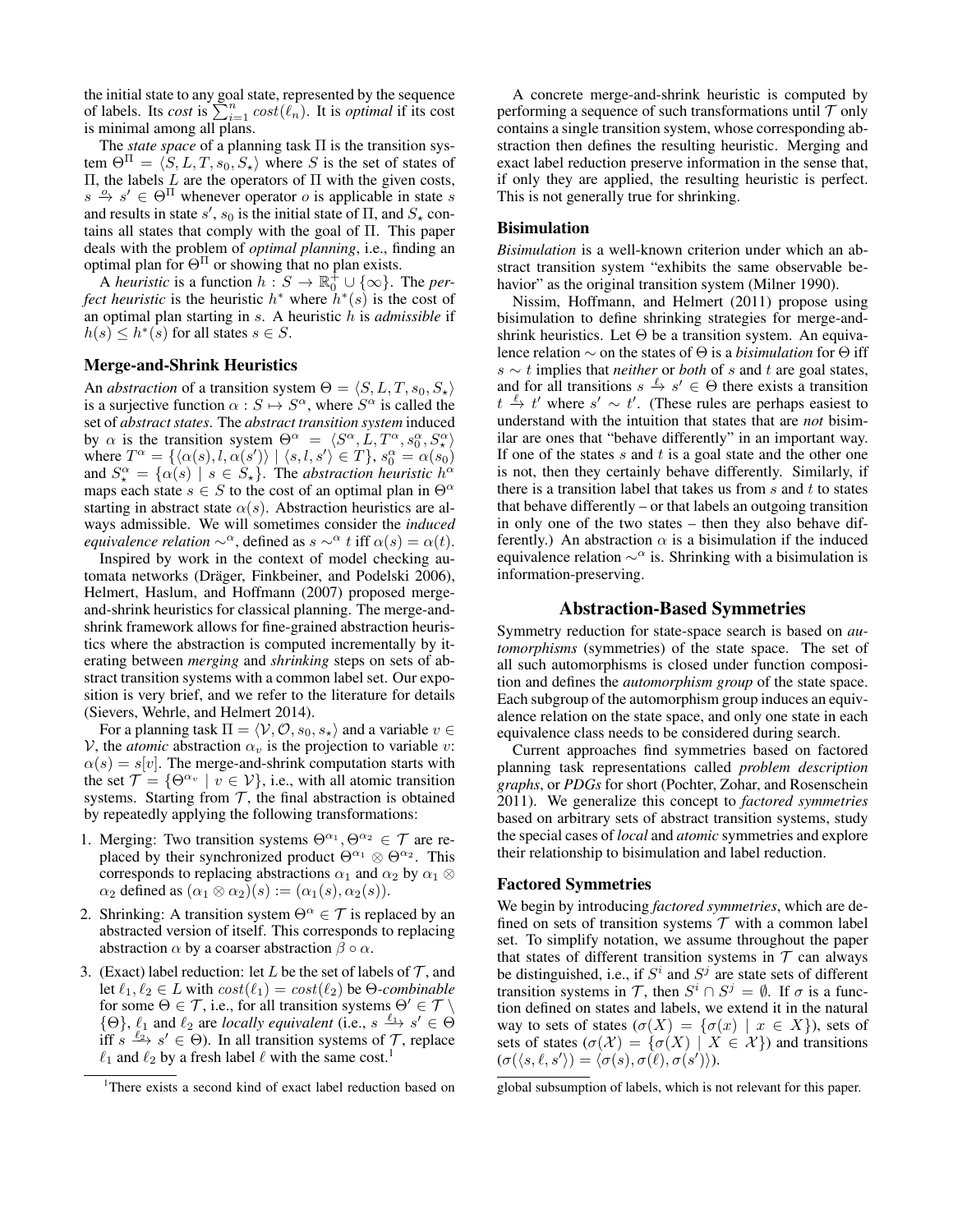**Definition 1.** Let  $\mathcal{T} = {\Theta^1, \ldots, \Theta^n}$  be a set of tran*sition systems with common label set* L, where  $\Theta^i$  =  $\langle S^i, L, T^i, s_0^i, S_{\star}^i \rangle$  *for all*  $i \in \{1, \ldots, n\}$ . A factored symmetry *of*  $\mathcal{T}$  *is a permutation*  $\sigma$  *of the set*  $\bigcup_{i=1}^{n} S^i \cup L$  *that maps states to states and labels to labels such that*

1. 
$$
\sigma(\{S^1, ..., S^n\}) = \{S^1, ..., S^n\}
$$
  
\n2.  $\sigma(\bigcup_{i=1}^n S^i_{\star}) = \bigcup_{i=1}^n S^i_{\star}$   
\n3.  $\sigma(\bigcup_{i=1}^n T^i) = \bigcup_{i=1}^n T^i$   
\n4.  $cost(\sigma(\ell)) = cost(\ell)$  for all  $\ell \in L$ 

The four conditions guarantee that a factored symmetry preserves the grouping of states into transition systems, the goal state property, the transition structure, and label costs. We illustrate the definition with the example in Figure 1, corresponding to a planning task with four variables  $a, b, c$ and d and uniform-cost operators  $o_{x,y}$  for certain pairs of  $x, y \in \{a, b, c, g\}$  that change x from 1 to 0 and y from 0 to 1. The mapping  $\sigma$  that cyclically rotates all facts and operators related to variables  $\{a, b, c\}$  is a factored symmetry.

When applied to the atomic transition systems of a planning task, Definition 1 is equivalent to the definition of PDG symmetries in earlier work. However, it is not limited to this case. On the opposite end of the spectrum, the case  $\mathcal{T} = \{ \Theta^{\Pi} \}$  captures a semantic notion of state space symmetry in a non-factored representation.

More generally, the definition can be applied to any intermediate result in the computation of a merge-and-shrink abstraction. We say that a set of transition systems  $\mathcal T$  *represents* the transition system  $\mathcal{T}^{\otimes}$  obtained by merging its components. A factored symmetry  $\sigma$  of  $\mathcal T$  naturally induces a permutation  $\sigma^{\otimes}$  on the states  $S^{\otimes}$  of  $\mathcal{T}^{\otimes}$ , and Definition 1 guarantees that  $h^*(\sigma^{\otimes}(s)) = h^*(s)$  for all  $s \in S^{\otimes}$ .

Like other notions of symmetry, factored symmetry is closed under composition (if  $\sigma$  and  $\tau$  are factored symmetries, then so is  $\sigma \circ \tau$ ) and hence induces a group structure. If  $\Gamma$  is a set of factored symmetries for  $\mathcal T$ , then we say that two states s and s' of  $\mathcal{T}^{\otimes}$  are *symmetric under*  $\Gamma$ , in symbols  $s \sim \Gamma$  s', if  $\sigma^{\otimes}(s) = s'$  for some factored symmetry  $\sigma$ in the group generated by  $\Gamma$ . This is an equivalence relation, and states in the same equivalence class always share the same  $h^*$  value. The factored symmetry in Figure 1 induces an equivalence relation showing that, for example, all states containing  $g_0$  and *exactly one* of  $\{a_1, b_1, c_1\}$  are symmetric.

In the special case where  $\Gamma$  is the set of all factored symmetries of  $\mathcal T$ , we simplify this notation to  $s \sim s'$  and say that s and s 0 are *symmetric under factored symmetry*.

#### Interaction with Merging and Shrinking

We want to combine reasoning about symmetries with the manipulation of transition systems in the merge-and-shrink framework. It is then natural to ask how factored symmetries interact with merging and shrinking.

It is easy to see that the interaction between *shrinking* and factored symmetries is in general unpredictable. For example, we may have  $s \sim s'$  in the set of transition systems  $\mathcal{T}$ , but  $\beta(s)$   $\sim \beta(s')$  for the corresponding abstracted states after shrinking with abstraction  $\beta$ . This happens when a shrinking step "breaks" an existing symmetry, for example



Figure 1: Factored symmetry example: rotating  $a \mapsto b \mapsto$  $c \mapsto a$  in all abstract states (e.g.,  $\sigma(b_1) = c_1$ ) and labels (e.g.,  $\sigma(o_{a,b}) = o_{b,c}$ ) is a factored symmetry.

by combining  $a_0$  and  $a_1$  in Figure 1. The converse case is also possible: we may have  $s \nsim s'$  before shrinking, but  $\beta(s) \sim \beta(s')$  after shrinking if the abstraction removes the obstacles to the symmetry of  $s$  and  $s'$ . This should come as little surprise because shrinking can transform a transition system in essentially arbitrary ways. We will discuss the special case of bisimulation-based shrinking later.

Perhaps somewhat surprisingly, *merging* can also affect the symmetry properties of  $T$  unpredictably. To see this, observe that the symmetry property between states  $a_1b_0c_0g_0$ and  $a_0b_0c_1g_0$  is lost when merging the two transition systems at the left of Figure 1 (which shows that symmetry can be lost by merging), and the same symmetry is recovered by then merging this product by the third transition system (showing that symmetries can be gained by merging). In summary, these considerations show that it can be beneficial to search for new symmetries after each transformation step in the construction of merge-and-shrink heuristics.

#### Local and Atomic Symmetries

Non-factored state spaces have the property that combining symmetric states (formally: abstracting by mapping each state to its orbit in the symmetry group) preserves optimal goal distances. It is thus natural to attempt using *factored symmetries*for information-preserving shrinking in the merge-and-shrink framework. The first obstacle to this is that shrinking happens at the level of individual transition systems  $\Theta \in \mathcal{T}$ , while symmetries like the one in Figure 1 can critically rely on relationships between different transition systems. We thus now consider a subclass of symmetries that "stay within" the individual abstractions.

Definition 2. *A factored symmetry* σ *of a set of transition systems*  $\mathcal T$  stabilizes  $\Theta \in \mathcal T$  *if*  $\sigma$  *maps states of*  $\Theta$  *to states of*  $\Theta$ *. A factored symmetry is local if it stabilizes all*  $\Theta \in \mathcal{T}$ *.* 

Local symmetries are closed under composition and hence form a subgroup of the group of factored symmetries. Since local symmetries stay within each abstraction in  $\mathcal{T}$ , they can be used to define an equivalence class on *abstract states*: for all  $\Theta \in \mathcal{T}$  and all states s, s' of  $\Theta$ , we set s  $\sim s'$ if there exists a local symmetry  $\sigma$  with  $\sigma(s) = s'$ .

By analogy to the use of symmetries in the global state space, it may appear natural to use this equivalence relation as a basis for abstraction (shrinking). However, such a use of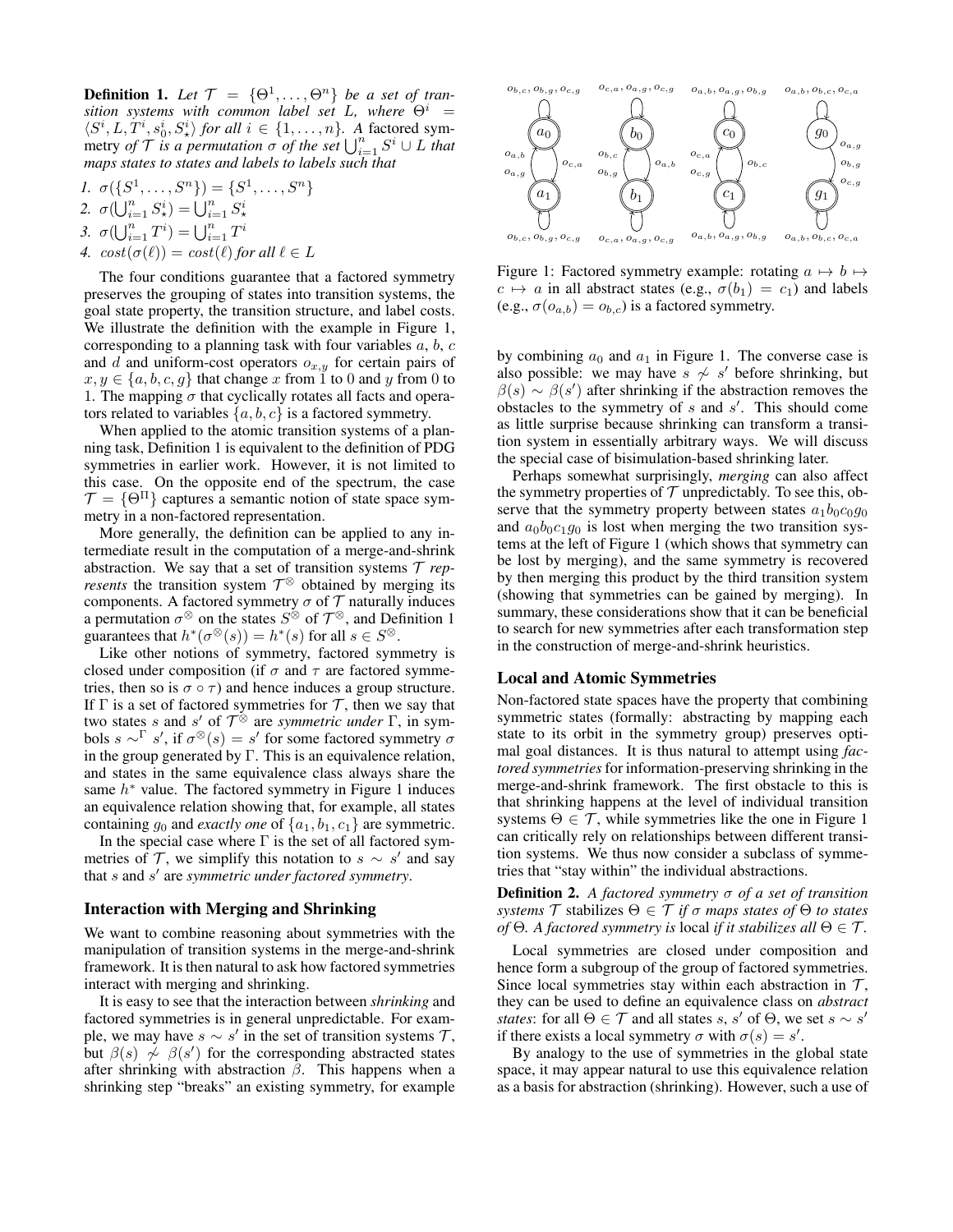

Figure 2: Example transportation task: atomic abstractions  $\Theta^t$  of truck (left) and  $\Theta^p$  of package (right). For brevity, edges generally correspond to several labels.



Figure 3: Example transportation task: synchronized product  $\Theta^t \otimes \Theta^p$  (above) and abstraction obtained by shrinking based on local symmetries before merging (below). For brevity, edges generally correspond to several labels.

symmetries is *not* information-preserving, i.e., can lead to a loss of precision in the resulting merge-and-shrink heuristic.

### Proposition 1. *Shrinking based on local symmetries is not information-preserving.*

To prove the proposition, we give an example where shrinking based on local symmetries before merging results in an imperfect heuristic. We use a simple transportation task  $\Pi$  with a truck t, a package p, and locations  $a, b$  and  $c$ . Figure 2 shows the abstract transition systems  $\Theta^t$  and  $\Theta^p$  for the projections to the truck and package. All operator costs are 1. As indicated by the double circles, the goal is for the package to be at c. The initial state can be chosen arbitrarily.

There is a local symmetry  $\sigma$  that swaps the role of locations a and b everywhere (e.g.,  $\sigma(t_a) = t_b$ ;  $\sigma(p_a) = p_b$ ). Shrinking based on local symmetries would thus combine  $t_a$  and  $t_b$  to a common abstract state ("truck at  $a$  or  $b$ "), and similarly it would combine  $p_a$  and  $p_b$  ("package at a or b").

Figure 3 shows the unabstracted global state space (top) compared to the transition system obtained by performing this abstraction and then merging (bottom). We see that the abstraction loses precision: for example, it leads to the estimate  $h(t_b p_a) = 3$  instead of the correct  $h^*(t_b p_a) = 4$ . Intuitively, even though locations a and b are *locally* symmetric in  $\Theta^t$  and  $\Theta^p$ , they cannot simply be combined: this loses the distinction between states where the truck and package are at the same location and those where they are not.

This problem can be resolved by further restricting the notion of local symmetries to *atomic* symmetries.

Definition 3. *A factored symmetry* σ *of a set of transition systems*  $\mathcal{T}$  affects  $\Theta \in \mathcal{T}$  *if there exists a state s of*  $\Theta$  *with*  $\sigma(s) \neq s$ . A factored symmetry is atomic *if it affects at most one transition system*  $\Theta \in \mathcal{T}$ *.* 

Clearly atomic symmetries are a subset of local symmetries. Unlike local symmetries, they do not form a group: the composition of atomic  $\sigma_1$  and  $\sigma_2$  is non-atomic if they affect different transition systems. However, for any *fixed* Θ, the atomic symmetries affecting at most Θ form a group.

Proposition 2. *Shrinking based on atomic symmetries is information-preserving.*

In more detail, let  $\mathcal{T} = {\Theta_1, \ldots, \Theta_n}$ , and let  $\mathcal{T}' =$  $\{\Theta'_1, \ldots, \Theta'_n\}$ , where each  $\Theta'_i$  is obtained from  $\Theta_i$  by abstracting based on an atomic symmetry affecting (at most)  $\Theta_i$ . Then  $\mathcal{T}'^{\otimes}$  defines a perfect heuristic for  $\mathcal{T}^{\otimes}$ . We postpone the proof of this proposition, as it follows from a more general result in the following section.

That fact that they allow for shrinking strategies that maintain perfection makes atomic symmetries particularly attractive, and we would like to exploit this result even for abstractions that are not atomic. The following result shows that we can achieve this by merging all transition systems affected by a given symmetry.

Proposition 3. *Let* σ *be a factored symmetry of a set of transition systems* T *that affects (exactly) the transition systems*  $T^{\sigma} \subseteq T$ . Let T' be the set of transition systems obtained *from T by merging all transition systems in*  $T^{\sigma}$ *. Then*  $T'$ *contains an atomic symmetry* σ 0 *that induces the same symmetry on* T <sup>⊗</sup> *as* σ*.*

*Proof.* Let  $\mathcal{T} = \{\Theta_1, \dots, \Theta_n\}$ , and let  $k \in \{1, \dots, n\}$  such that  $\sigma$  affects exactly the transition systems  $\Theta^i$  with  $i \leq k$ . We get  $\mathcal{T}' = {\Theta', \Theta_{k+1}, \dots, \Theta_n}$  with  $\Theta' = \bigotimes_{i=1}^k \Theta_i$ . States of  $\Theta'$  can be written as sets of the form  $\{s_1, \ldots, s_k\}$ , where each  $s_i$  is a state of  $\Theta_i$ . (It is more common to use tuples instead of sets, but the two representations are equivalent because we require states of different transition systems to be disjoint. Using sets simplifies the definition of  $\sigma'$ .)

We define  $\sigma'(\ell) = \sigma(\ell)$  for all labels  $\ell, \sigma'(s_j) = s_j$  for all states  $s_j$  of  $\Theta_{k+1}, \ldots, \Theta_n$ , and finally  $\sigma'(\{s_1, \ldots, s_k\})$  =  $\{\sigma(s_1), \ldots, \sigma(s_k)\}\$ . It is easy to verify that  $\sigma'$  satisfies all properties of symmetries (because  $\sigma$  does) and that it induces the same symmetry on  $\mathcal{T}^{\otimes}$  as  $\sigma$ . Also, it is clearly atomic, affecting only  $\Theta'$ .  $\Box$ 

### Relationship to Bisimulation

Symmetry and bisimulation are similar concepts, as both identify (possibly smaller) structures with equivalent behavior. Hence, a natural question is to ask about their relationship. For non-factored transition systems, it is well-known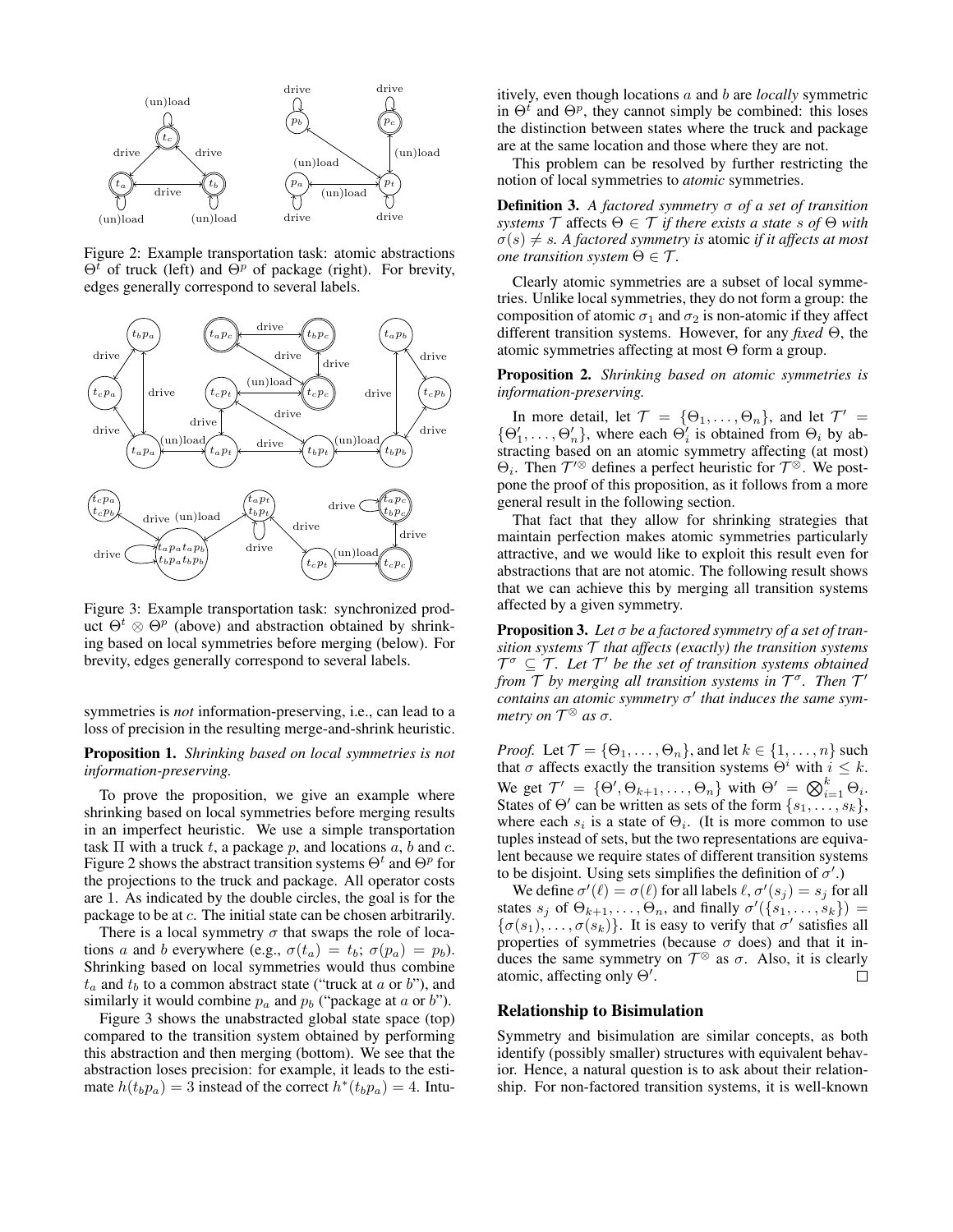that every symmetry induces a bisimulation (Clarke, Grumberg, and Peled 2000). It is also easy to see that the converse does not hold. The transportation task example shows that nontrivial factored symmetries, even local ones, do not necessarily induce nontrivial bisimulations on the individual transition systems. (There are no nontrivial bisimulations in the abstract transition systems of the example.)

We now show that for *fully label-reduced* sets of transition systems (i.e., where no two labels can be combined by exact label reduction), *atomic* symmetries are captured by bisimulation.

Proposition 4. *Let* T *be a fully label-reduced set of transition systems, and let*  $\Theta \in \mathcal{T}$ *. Let*  $\sim$  *be the equivalence relation on* Θ *induced by the atomic symmetries of* T *affecting at most*  $\Theta$ *. Then*  $\sim$  *is a bisimulation of*  $\Theta$ *.* 

*Proof.* Let S be the states of  $\Theta$ . We show that  $\sim \mathcal{I} \subseteq S \times S$ satisfies the two properties of bisimulations: (1) if  $s \sim t$ , then neither or both of s and t are goal states; (2) if s  $\sim t$ and  $s \stackrel{\ell}{\to} s' \in \Theta$ , then  $t \stackrel{\ell}{\to} t' \in \Theta$  for some  $t'$  with  $s' \sim t'$ .

Consider  $s, t \in S$  with  $s \sim t$ . Then there exists a local symmetry  $\sigma$  of  $\mathcal T$  affecting at most  $\Theta$  such that  $\sigma(s) = t$ . From the goal-perserving property of symmetries, we get (1). To show (2), consider  $\ell \in L$  and  $s' \in S$  such that  $s \stackrel{\ell}{\rightarrow} s' \in \Theta$ . From the definition of symmetry, we get  $\sigma(s)$   $\sigma(\ell)$   $\sigma(s') \in \Theta$ . Defining  $t' = \sigma(s')$ , we obtain  $t \stackrel{\sigma(\ell)}{\longrightarrow} t' \in \Theta$  and  $s' \sim t'$ . To complete the proof, we will show  $\sigma(\ell) = \ell$  and hence  $t \stackrel{\ell}{\rightarrow} t' \in \Theta$ , which proves (2).

Consider any of the *other* transition systems  $\hat{\Theta} \in \mathcal{T} \setminus \{\Theta\}.$ Because  $\sigma$  is an atomic symmetry affecting at most  $\Theta$ , it maps each state of  $\hat{\Theta}$  to itself. Hence,  $\sigma$  maps each  $\hat{s} \stackrel{\ell}{\rightarrow} \hat{s}' \in$  $\hat{\Theta}$  to  $\sigma(\hat{s}) \xrightarrow{\sigma(\ell)} \sigma(\hat{s}') = \hat{s} \xrightarrow{\sigma(\ell)} \hat{s}' \in \hat{\Theta}$ . In other words, every transition with label  $\ell$  in  $\Theta$  has a parallel transition with label  $\sigma(\ell)$ . The converse also holds because  $\sigma^{-1}$  is also an atomic symmetry affecting at most Θ. This shows that  $\ell$  and  $\sigma(\ell)$  are locally equivalent in  $\Theta$ .

This local equivalence holds for all  $\hat{\Theta} \neq \Theta$ , and hence  $\ell$  and  $\sigma(\ell)$  are Θ-combinable. Moreover, we have  $cost(\sigma(\ell)) = cost(\ell)$  because  $\sigma$  is a factored symmetry. Therefore, if  $\sigma(\ell) \neq \ell$ , the two labels satisfy the two requirements for exact label reduction, which contradicts our requirement that  $T$  is fully label-reduced. Hence we must have  $\sigma(\ell) = \ell$ , concluding the proof.  $\Box$ 

Proposition 2 follows as a corollary because shrinking based on bisimulation is known to be informationpreserving (Helmert et al. 2014). More importantly, the result shows that existing bisimulation-based shrink strategies *automatically* capture redundancies exploitable by atomic symmetries when using full label reduction.

#### Experiments

In this section, we propose and evaluate a general approach for including symmetry reasoning in the merge-andshrink framework. We have seen that shrinking based on atomic symmetries is information-preserving, while shrinking based on other classes of factored symmetries is not. We exploit this information by tailoring the *merging strategy* to force the occurrence of atomic symmetries. Specifically, if we detect a factored symmetry  $\sigma$  affecting k transition systems and then merge these transition systems,  $\sigma$  becomes an atomic symmetry only affecting the merged system.

We have also seen that state-of-the-art approaches using bisimulation-based shrinking and label reduction based on Θ-combinability automatically exploit atomic symmetries, so there is no need to adapt the shrinking strategy.

Finally, we have seen that new symmetries can arise at any time during the merge-and-shrink process, so it can pay off to search for new factored symmetry in every iteration of the merge-and-shrink loop.

| <b>Algorithm 1</b> Symmetry-based merge-and-shrink. |                                                                                                          |  |  |
|-----------------------------------------------------|----------------------------------------------------------------------------------------------------------|--|--|
| 1                                                   | If $ N  < 1$ :                                                                                           |  |  |
| 2                                                   | Compute a set $\Sigma$ of non-atomic symmetries of $\mathcal{T}$ .                                       |  |  |
| 3                                                   | If $\Sigma \neq \emptyset$ :                                                                             |  |  |
| 4                                                   | Let $N := \{ \Theta \in \mathcal{T} \mid \Theta \text{ is affected by one chosen } \sigma \in \Sigma \}$ |  |  |
| 5                                                   | If $ N  > 2$ :                                                                                           |  |  |
| 6                                                   | Choose $\Theta_1, \Theta_2 \in N$ .                                                                      |  |  |
| 7                                                   | else                                                                                                     |  |  |
| 8                                                   | Choose $\Theta_1$ , $\Theta_2$ according to basic merging strategy M.                                    |  |  |
| 9                                                   | Apply label reduction w.r.t. basic strategy L on all abstractions in $\mathcal{T}$ .                     |  |  |
| 10                                                  | Apply shrinking w.r.t basic strategy S on $\Theta_1$ , $\Theta_2$ .                                      |  |  |
| 11                                                  | Replace $\Theta_1$ , $\Theta_2$ with $\Theta_1 \otimes \Theta_2$ in N (if applicable) and T.             |  |  |
|                                                     |                                                                                                          |  |  |

Algorithm 1 shows one iteration of the symmetryenhanced merge-and-shrink algorithm resulting from these observations. It augments an existing merging strategy M, shrinking strategy  $S$  and label reduction strategy  $L$  as follows: initially, let  $N := \emptyset$ . As usual, the merge-and-shrink procedure is executed until  $|\mathcal{T}| = 1$ . Whenever we are currently not pursuing any merging policy based on symmetries (line 1 triggers), we compute factored symmetries of  $\mathcal T$  and, if any are found, store all affected abstractions of a chosen one in  $N$  (line 4). The next pair of abstractions to be merged is chosen either according to the set  $N$ , if it contains at least two abstractions (line  $6$ ), or according to  $M$  (line 8). The rest of the procedure corresponds to regular merge-and-shrink.

Two design choices remain: the choice of one non-atomic symmetry  $\sigma$  of the set  $\Sigma$  (line 4) and the decision which pair of transition systems to choose from  $N$  (line 6). Regarding the first choice, we tried selecting the symmetry which affects the least or the most abstractions of  $\mathcal T$ . The latter led to slightly better results in preliminary experiments, and we report results for this configuration. Concerning the second choice, we settled on the following non-linear policy: we first merge all abstractions which are non-locally affected (i.e., mapped onto other abstractions) separately for each such cycle of mapped abstractions. After these merges, the induced symmetry is local, and we linearly merge all remaining abstractions affected by the symmetry.

### Experimental Setup

We evaluate our approach for optimal planning with  $A^*$ and the merge-and-shrink framework in the Fast Downward planner (Helmert 2006), using all optimal IPC benchmarks up to 2011 that supported by merge-and-shrink (44 domains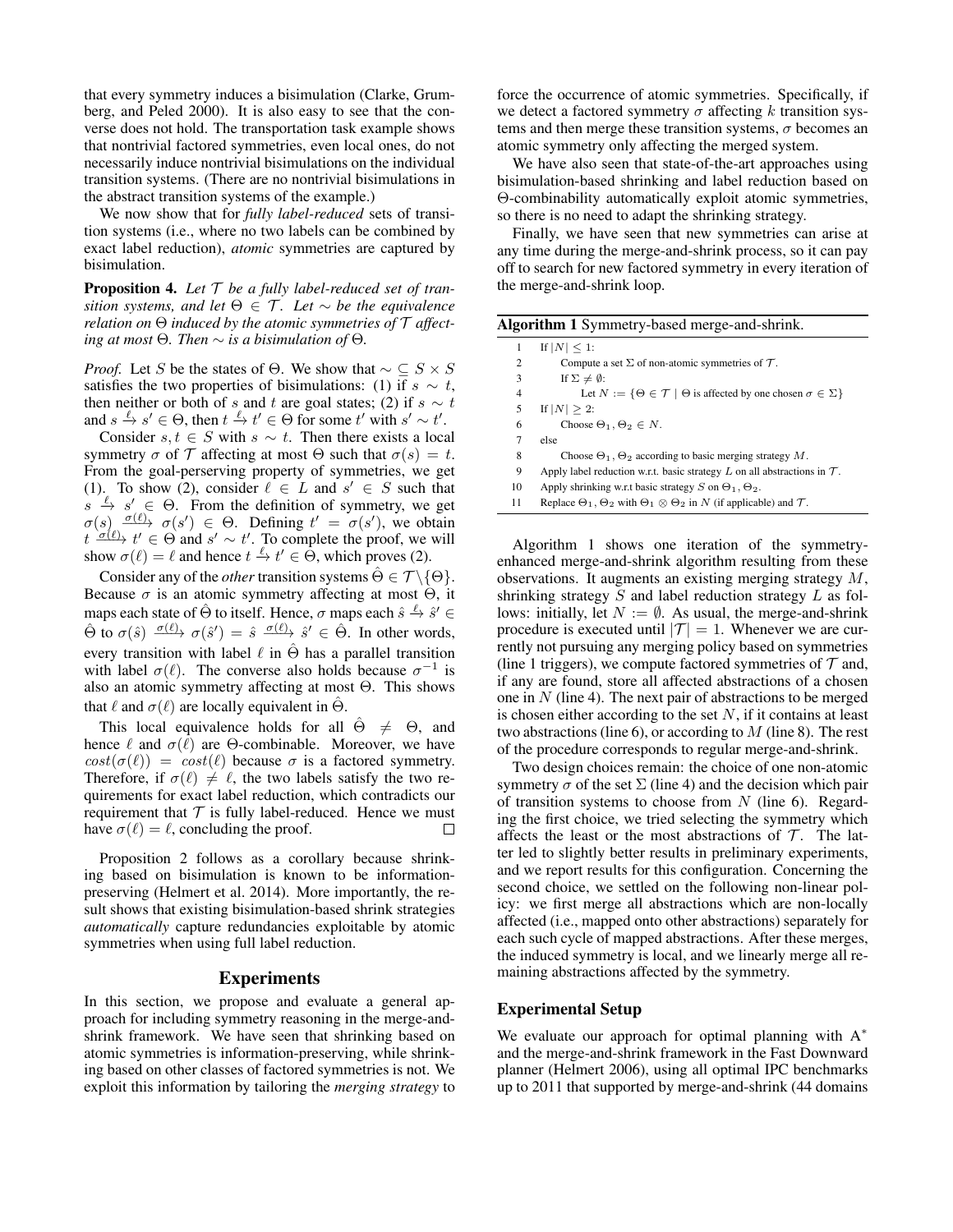|              | Coverage (blind search: 519) |      |        | #successful M&S constr. |      |        |
|--------------|------------------------------|------|--------|-------------------------|------|--------|
|              | base                         | symm | symm-1 | base                    | symm | symm-1 |
| CGGL-B-N50K  | 600                          | 646  | 637    | 1138                    | 1177 | 1181   |
| DFP-B-N50K   | 644                          | 657  | 646    | 1181                    | 1204 | 1203   |
| MIASM-B-N50K | 654                          | 659  | 660    | 1159                    | 1162 | 1172   |
| RL-B-N50K    | 634                          | 652  | 643    | 1202                    | 1219 | 1216   |
| RND-B-N50K   | 583                          | 622  | 605    | 1165                    | 1207 | 1200   |

Table 1: Coverage (left part) and number of M&S abstractions built within the resource limits (right part) for different M&S strategies (see section "Experimental Setup" for abbreviations). *Base*: original strategy; *symm*: strategy with our symmetry enhancement; *symm-1*: strategy with our symmetry enhancement limited to symmetries found on the set of atomic abstractions in the first M&S iteration. Best configuration for every M&S strategy in bold.

and 1396 instances). Our experiments are performed on machines with Intel Xeon E5-2660 CPUs running at 2.2 GHz, using a time bound of 30 minutes and a memory bound of 2 GB per run. Factored symmetries are computed with Bliss (Junttila and Kaski 2007). We limit the overall time budget for Bliss to  $T = 60$  seconds, skipping line 1 in Algorithm 1 once this time budget is exhausted.

We use state-of-the-art strategies for merge-and-shrink, including the linear merging strategies *reverse level RL* (Nissim, Hoffmann, and Helmert 2011), *causal graph goal level CGGL* (Helmert, Haslum, and Hoffmann 2007) and the *random* strategy *RND* based on a random variable order, and the non-linear merging strategies *DFP* (Sievers, Wehrle, and Helmert 2014; Dräger, Finkbeiner, and Podelski 2009) and MIASM (Fan, Müller, and Holte 2014).<sup>2</sup> The most powerful shrinking strategies are based on bisimulations (Helmert et al. 2014; Katz, Hoffmann, and Helmert 2012). We focus on the shrinking strategy based on *bisimulation B* with limit  $N = 50000$  for the maximal size of all transition systems during the merge-and-shrink computation.

### Experimental Results

Table 1 shows the summary of our results. Most importantly, we observe that the symmetry enhancement (*symm*) increase coverage for all strategies. Apparently, one reason for this is the ability to successfully finish the computation of the merge-and-shrink abstractions more often. Clearly, being able to successfully compute the merge-and-shrink abstraction is an obvious, yet important requirement of successfully

| Coverage                      | CGGL base      | CGGL symm |
|-------------------------------|----------------|-----------|
| gripper $(20)$                | 7              | $+11$     |
| parking-opt11-strips (20)     | $\theta$       | $+7$      |
| mystery $(30)$                | 12             | $+5$      |
| pipesworld-tankage (50)       | 9              | $+5$      |
| airport $(50)$                | 11             | $+4$      |
| miconic (150)                 | 74             | $+4$      |
| mprime $(35)$                 | 20             | $+3$      |
| pipesworld-notankage (50)     | 12             | $+3$      |
| sokoban-opt08-strips (30)     | 27             | $+3$      |
| elevators-opt08-strips (30)   | 12             | $+1$      |
| elevators-opt11-strips (20)   | 10             | $+1$      |
| trucks-strips $(30)$          | $\overline{7}$ | $+1$      |
| visitall-opt11-strips (20)    | 9              | $+1$      |
| woodworking-opt08-strips (30) | 11             | $+1$      |
| woodworking-opt11-strips (20) | 6              | $+1$      |
| logistics98 (35)              | 5              | $-1$      |
| nomystery-opt11-strips (20)   | 19             | $-1$      |
| satellite (36)                | 7              | $-1$      |
| tidybot-opt11-strips $(20)$   | 1              | $-1$      |
| zenotravel (20)               | 11             | $-1$      |
| Sum (716)                     | 270            | $+46$     |
| Remaining domains (680)       | 330            | $\pm 0$   |
| Sum (1396)                    | 600            | 646       |

Table 2: Improvement in coverage on a per-domain basis for CGGL base vs. CGGL symm. Best values in bold.

finding plans with the resulting heuristic. The number of successful M&S constructions is shown on the right part of Table 1, demonstrating a significant increase compared to the baseline strategies (*base*).

To show the benefits of recomputing symmetries in every merge-and-shrink iteration, Table 1 also shows results where Bliss is only invoked in the first merge-and-shrink iteration (*symm-1*). Clearly, running Bliss only once is beneficial already, but the overall strategy profits from the information gained in further runs (with the exception of MIASM).

The strongest benefits with our framework are obtained for the CGGL strategy with 46 additional problems solved. Considering the usual exponential growth in complexity in the size of the problem instances, this is a substantial improvement. The lowest coverage increase is obtained for the MIASM strategy. Again, note that our integration of MIASM and symmetries is very basic (see footnote 2 and section "Conclusions"). We further investigate per-domain performance of the CGGL strategy to verify that the symmetry enhancement is beneficial in a broad range of domains. Table 2 shows that coverage improves in 15 out of 44 domains, whereas it decreases in 5 domains, and then only by 1 task. In the remaining 24 domains, the configurations achieve equal coverage and hence the domains are displayed in an aggregated row.

Considering the quality of the resulting heuristic, we again provide details for the CGGL strategy. Figure 4 compares the number of expansions of CGGL base against CGGL symm on all domains. Figure 5 shows the same data in a way that allows distinguishing the different domains,

<sup>&</sup>lt;sup>2</sup>While merging for symmetries seamlessly fits the linear merging strategies (whenever the atomic abstraction to be merged next according to the linear merging strategy has been merged with some other abstractions, we simply take the result of the previous merge(s)) and also the dynamically computed DFP strategy, this is not true for the MIASM strategy, which is precomputed before the actual merge-and-shrink computation. Our current implementation of MIASM does *not* take into account symmetries during the precomputation step, and hence we arbitrarily "break" the precomputed merging order when merging according to symmetries in intermediate merge-and-shrink iterations.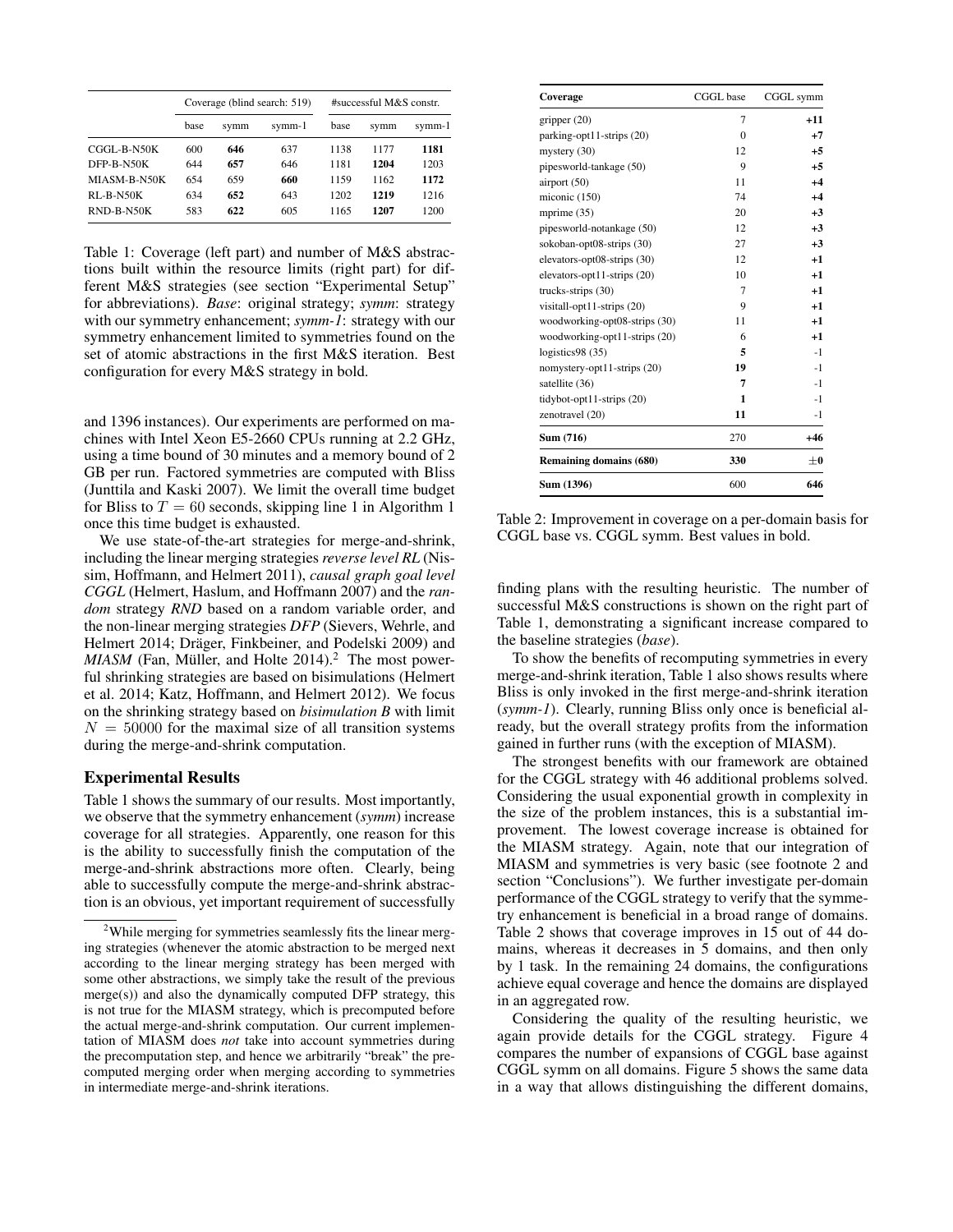

Figure 4: Expansions for CGGL base vs. CGGL symm.



Figure 5: Expansions for CGGL base vs. CGGL symm only on domains where both configurations do *not* obtain the same coverage.



Figure 6: Runtime for CGGL base vs. CGGL symm.

| Outcome              | CGGL base | CGGL symm | CGGL symm-1 |
|----------------------|-----------|-----------|-------------|
| M&S out of memory    | 143       | 100       | 96          |
| M&S out of time      | 115       | 119       | 119         |
| Search out of memory | 530       | 524       | 536         |
| Search out of time.  | 4         | 2         | 3           |
| Proved unsolvable    | 4         | 5         | 5           |
| Solved               | 600       | 646       | 637         |

Table 3: Detailed outcomes (such as reasons for failing to solve a task) for all three CGGL configurations. Best values in bold.

| <b>Outcome</b>       | CGGL base vs. symm | CGGL base vs. symm-1 |
|----------------------|--------------------|----------------------|
| M&S out of memory    | 27                 | 23                   |
| M&S out of time      | $\Omega$           | $\Omega$             |
| Search out of memory | 25                 | 19                   |
| Search out of time   | $\Omega$           | $\Omega$             |
| Solved               | 594                | 595                  |

Table 4: Behavior of CGGL base on the tasks solved by the two symmetry-enhanced strategies. Column CGGL base vs. symm shows results of CGGL base only for the tasks solved by CGGL symm; similarly for the other column.

for clarity restricted to the domains of Table 2 where the two configurations do *not* achieve the same coverage. Finally, we also compare the runtime of both configurations on the full benchmark set (Figure 6). While there is a larger number of cases where the symmetry-based configuration requires significantly fewer expansions than for the baseline, the clearest distinguishing characteristic is that there are far more tasks that the symmetry-based configuration solves but the baseline does not.

We hence further investigate the reasons of failure for the three CGGL configurations. Table 3 lists the number of tasks for which either the merge-and-shrink construction or the search runs out of memory or time, as well as the number of solved tasks and tasks proved unsolvable. We observe that using symmetries drastically decreases the number of tasks where the configuration runs out of memory, which means that we obtain more compact abstractions with the improved merging strategy. At the same time, the number of timeouts remains nearly the same both for the merge-andshrink computation and the search.

To see the differences between the CGGL baseline and our two symmetry-enhanced strategies, we report the same reasons of failure for the CGGL baseline on benchmarks solved by the symmetry-enhanced CGGL configuration we compare against. Table 4 shows the comparison of CGGL base against CGGL symm (left column) and against CGGL symm-1 (right column). We observe that all 52 tasks that the baseline cannot solve compared to CGGL symm are due to reaching the memory limit, where in 27 cases this limit is reached during the merge-and-shrink computation. Similar results hold when comparing against CGGL symm-1. These observations match the previous ones.